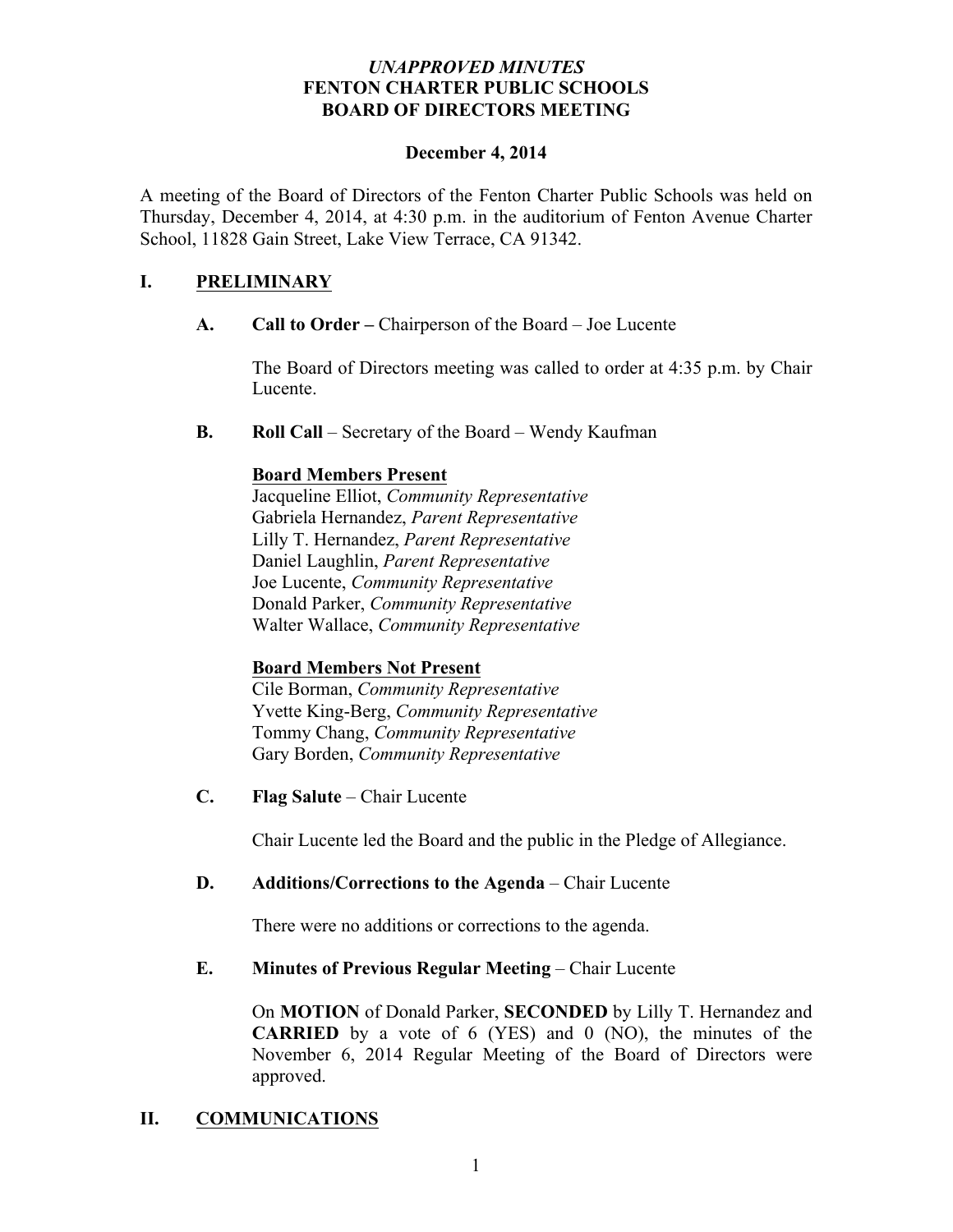### **A. Presentations from the Public** – Chair Lucente

There were no presentations from the public.

#### **B. Committee/Council Reports**

Minutes of all meetings held by any committee and/or council were sent to the Board Members prior to this meeting.

There were no further reports by committees/councils.

### **C. Treasurer/CFO's Report**

Kristin Dietz, Vice President of EdTec, and Treasurer and CFO of the FCPS, presented monthly, profit and loss statements, revenue, expenditures and a year-to-date projection for the Fenton Charter Public Schools.

## **D. Directors' Reports**

Fenton Avenue Charter School (FACS) – Stacy Carroll Hutter, Director, reported.

Fenton Primary Center (FPC) – Richard Parra, Director, reported.

Santa Monica Boulevard Community Charter School (SMBCCS) – Dr. David Riddick, Director, reported.

Fenton Leadership Academy: Center for Social and Emotional Learning (FASEL) – Lee Melo, Director, reported.

Fenton STEM Academy: Elementary Center for Science, Technology, Engineering and Mathematics (STEM) – Jennifer Miller, Director, reported.

## **E. Executive Director's Report**

Fenton Charter Public Schools (FCPS) – Irene Sumida, Executive Director, reported.

## **III. CONSENT AGENDA ITEMS**

There were no items on the Consent Agenda.

### **IV. ITEMS SCHEDULED FOR ACTION**

#### **A. Recommendation to approve nomination of Daniel Laughlin as FACS Parent Representative on the FCPS Board of Directors**

On **MOTION** of Lilly T. Hernandez, **SECONDED** by Gabriela Hernandez and **CARRIED** by a vote of 6 (YES) and 0 (NO), the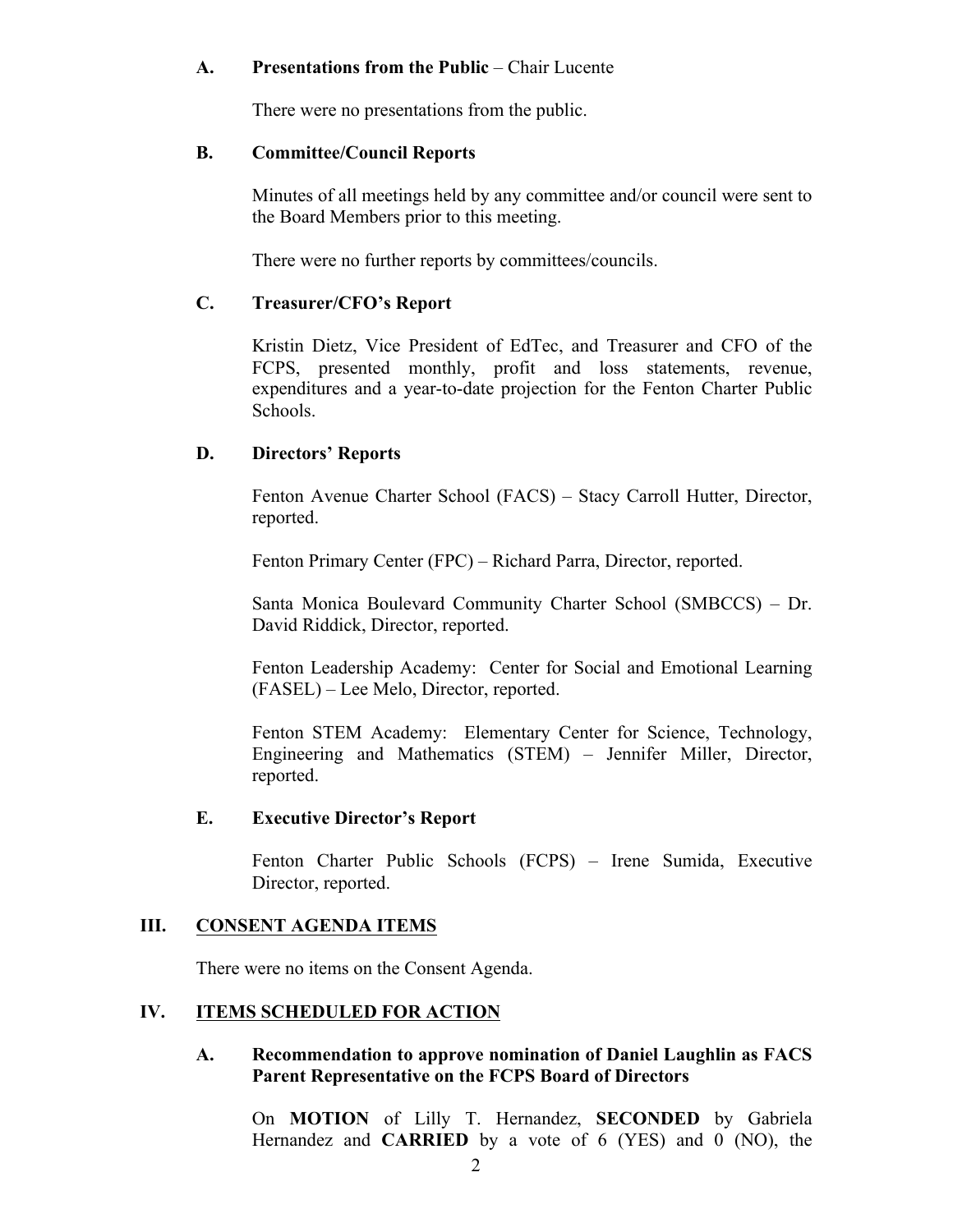recommendation to approve the nomination of Daniel Laughlin as FACS Parent Representative on the FCPS Board of Directors was approved.

## **B. Recommendation to receive and file June 30, 2014 audit reports for Fenton Avenue Charter School, Fenton Primary Center and Santa Monica Boulevard Community Charter School**

On **MOTION** of Walter Wallace, **SECONDED** by Jacqueline Elliot and **CARRIED** by a vote of 7 (YES) and 0 (NO), the recommendation to receive and file the June 30, 2014 audit reports for Fenton Avenue Charter School, Fenton Primary Center and Santa Monica Boulevard Community Charter School was approved.

## **C. Recommendation to approve Single School District Plans for Fenton Avenue Charter School and Santa Monica Boulevard Community Charter School**

On **MOTION** of Donald Parker, **SECONDED** by Lilly T. Hernandez and **CARRIED** by a vote of 7 (YES) and 0 (NO), the recommendation to approve the Single School District Plans for Fenton Avenue Charter School and Santa Monica Boulevard Community Charter School was approved.

### **D. Recommendation to review and approve revised and updated FCPS forms, documents and materials related to state and federal compliance**

On **MOTION** of Jacqueline Elliot, **SECONDED** by Donald Parker and **CARRIED** by a vote of 7 (YES) and 0 (NO), the recommendation to review and approve revised and updated FCPS forms, documents and materials related to state and federal compliance was approved.

#### **E. Recommendation to approve selection process for SMBCCS Lead Teachers for second semester of 2014-2015 school year**

On **MOTION** of Donald Parker, **SECONDED** by Gabriela Hernandez and **CARRIED** by a vote of 7 (YES) and 0 (NO), the recommendation to approve the selection process for SMBCCS Lead Teachers for the second semester of the 2014-2015 school year was approved.

#### **V. ITEMS SCHEDULED FOR INFORMATION**

There were no items scheduled for the Information Agenda.

# **VI. ANNOUNCEMENTS**

#### **VII. ADJOURNMENT**

The meeting was adjourned at 5:27 p.m.